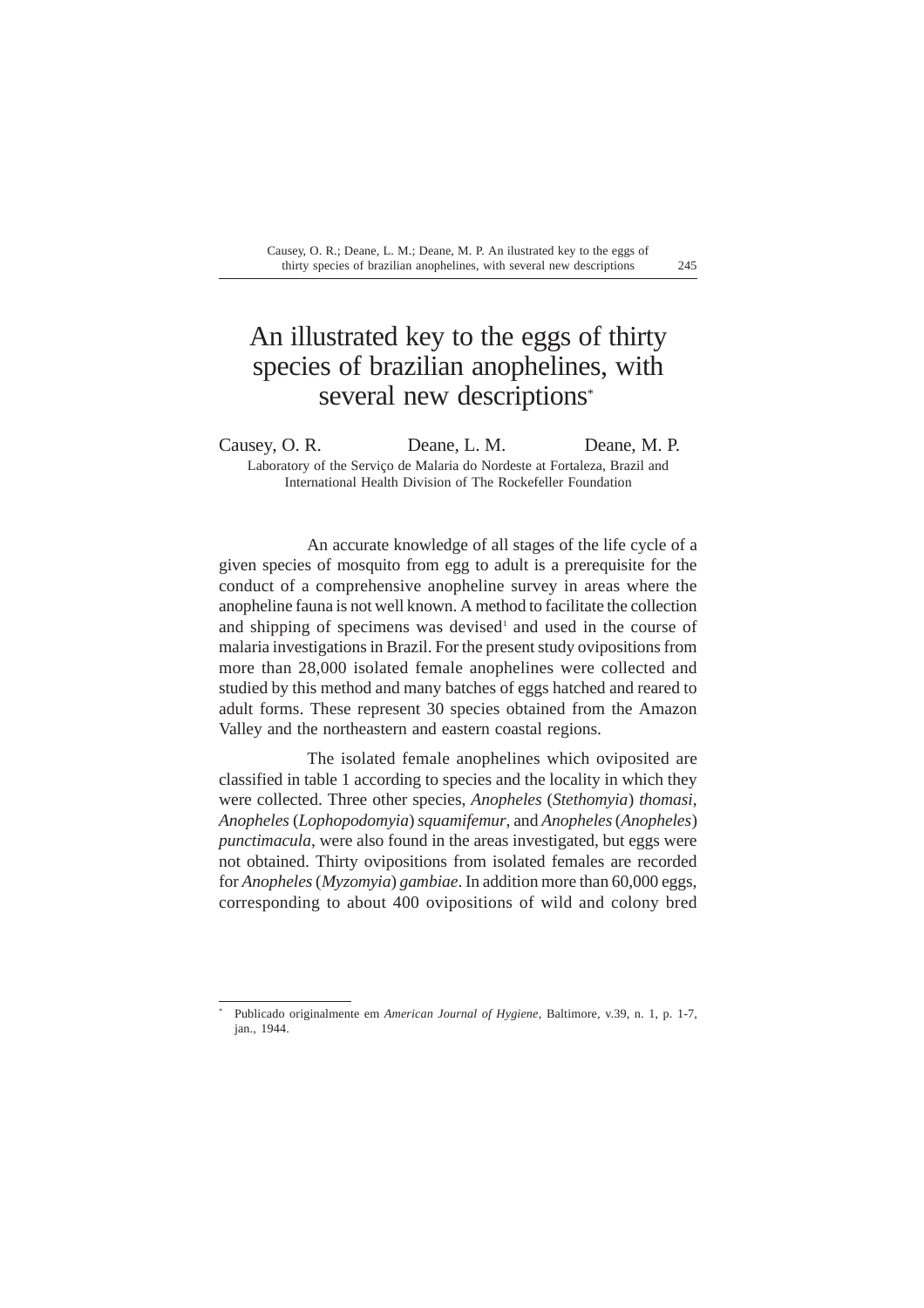*A. gambiae* mosquitoes grouped in cages were counted and studied<sup>2,3</sup>. Although this species is no longer present in Brazil<sup>4</sup>, the egg is included in this tabulation and in the key for reference should this malaria vector again invade South America.

During the course of this study three new species, *Anopheles* (*Nyssorhynchus*) *sawyeri*<sup>5</sup> , *Anopheles* (*Nyssorhynchus*) *galvãoi*<sup>6</sup> , and *Chagasia rozeboomi*<sup>9</sup> have been reared from eggs and described. The egg, larva, and pupa of *Anopheles* (*Arthuromyia*) *gilesi*<sup>7</sup> have been reported and the eggs of *A*. *albitarsis* and *A*. *darlingi* redescribed from Brazil<sup>8</sup>. The heretofore undescribed eggs of several other old species have also been collected and are now being recorded for the first time. These are *Anopheles kompi*, *A*. *nimbus*, *A*. *peryassui*, *A*. *shannoni*, *A*. *mattogrossensis*, *A*. *fluminensis*, *A*. *minor*, and *A*. *parvus*.

The eggs of all species were photographed and camera lucida drawings made of representative specimens and of the principal variants. Photographs of these drawings are reproduced in Plates 1and 2

### DESCRIPTION OF EGGS HERETOFORE UNKNOWN

*Anopheles* (*Stethomyia*) *kompi* Edwards 1930. Eggs resemble those of *Anopheles pseudopunctipennis*. Anterior end stout, posterior end tapering; exochorion with polygonal pattern on all exposed parts except small area between floats; floats short and continuous anteriorly, fused at posterior end; circular collar formed by broad frill situated dorsally at posterior end, in contact with fused posterior tips of floats (Plate 1)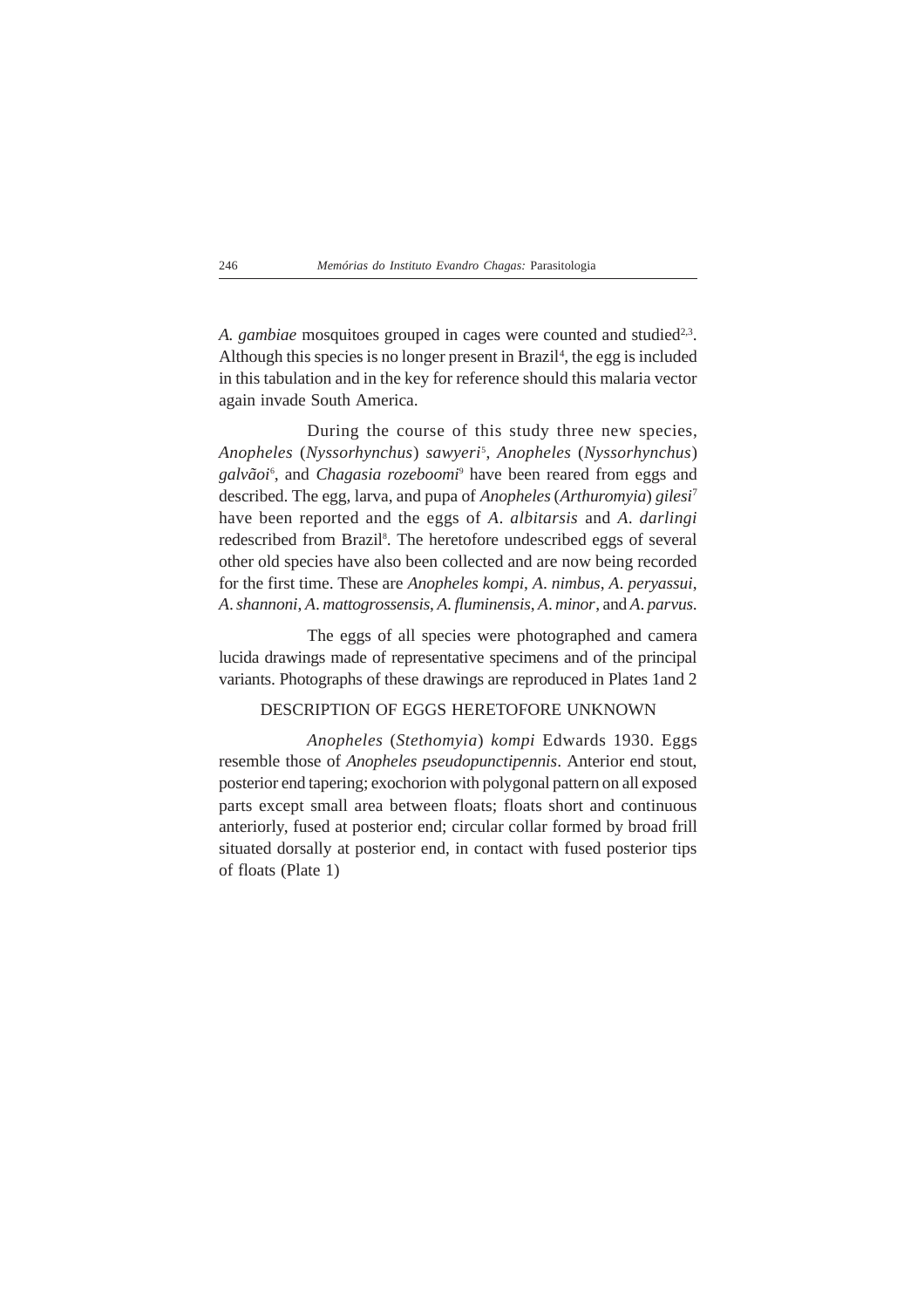| (continua)                                                                   | Totals                   | $37 - 58$                                          |                    | និ <sub>យ ಒ</sub> ದಿ ខ្ល                            |                            |                                   | 3288.55                                    |
|------------------------------------------------------------------------------|--------------------------|----------------------------------------------------|--------------------|-----------------------------------------------------|----------------------------|-----------------------------------|--------------------------------------------|
|                                                                              | Janeiro<br>$\rm{Bio}$ de |                                                    |                    | $\omega$                                            | 331                        | ,239                              | 27                                         |
|                                                                              | $a$ sa $b$ asa $A$       |                                                    | 6                  |                                                     | $147$<br>34                | $\circ$                           | $\sqrt{2}$                                 |
|                                                                              | Pernambuco               |                                                    | 4                  |                                                     | $\frac{17}{6}$             |                                   | 167                                        |
|                                                                              | <b>Paraíba</b>           |                                                    |                    |                                                     | $\mathfrak{g}$             |                                   | $\mathcal{Z}$                              |
|                                                                              | anoV ob<br>Rio Grande    |                                                    | $\overline{0}$     |                                                     |                            |                                   | 35                                         |
|                                                                              | Ceará                    | 25                                                 | 35                 | $\overline{\mathcal{C}}$                            |                            |                                   | 73<br>295<br>1573<br>315                   |
|                                                                              | Piauí                    |                                                    |                    |                                                     |                            |                                   | $\overline{30}$                            |
|                                                                              | Maranhão                 | 5                                                  | $\epsilon$         |                                                     |                            | 5                                 |                                            |
|                                                                              | <b>Pará</b>              |                                                    | 147                | i س                                                 | 107                        |                                   |                                            |
|                                                                              | <b>Anazam</b>            |                                                    | $\overline{\circ}$ | 505                                                 |                            | $\sigma$                          |                                            |
|                                                                              | Acre<br>Territory of     |                                                    |                    | $\omega$                                            |                            |                                   |                                            |
| Table 1 - Ovipositions by isolated anopheline mosquitoes collected in Brazil | Species                  | C. rozeboomi<br>A. kompi<br>A. nimbus<br>A. eiseni | A. peryassui       | A. mattogrossensis<br>A. fluminensis<br>A. shannoni | A. intermedius<br>A. minor | A. mediopunctatus<br>A. maculipes | A. argyritarsis<br>A. sawyeri<br>A. parvus |

| Causey, O. R.; Deane, L. M.; Deane, M. P. An ilustrated key to the eggs of |     |
|----------------------------------------------------------------------------|-----|
| thirty species of brazilian anophelines, with several new descriptions     | 247 |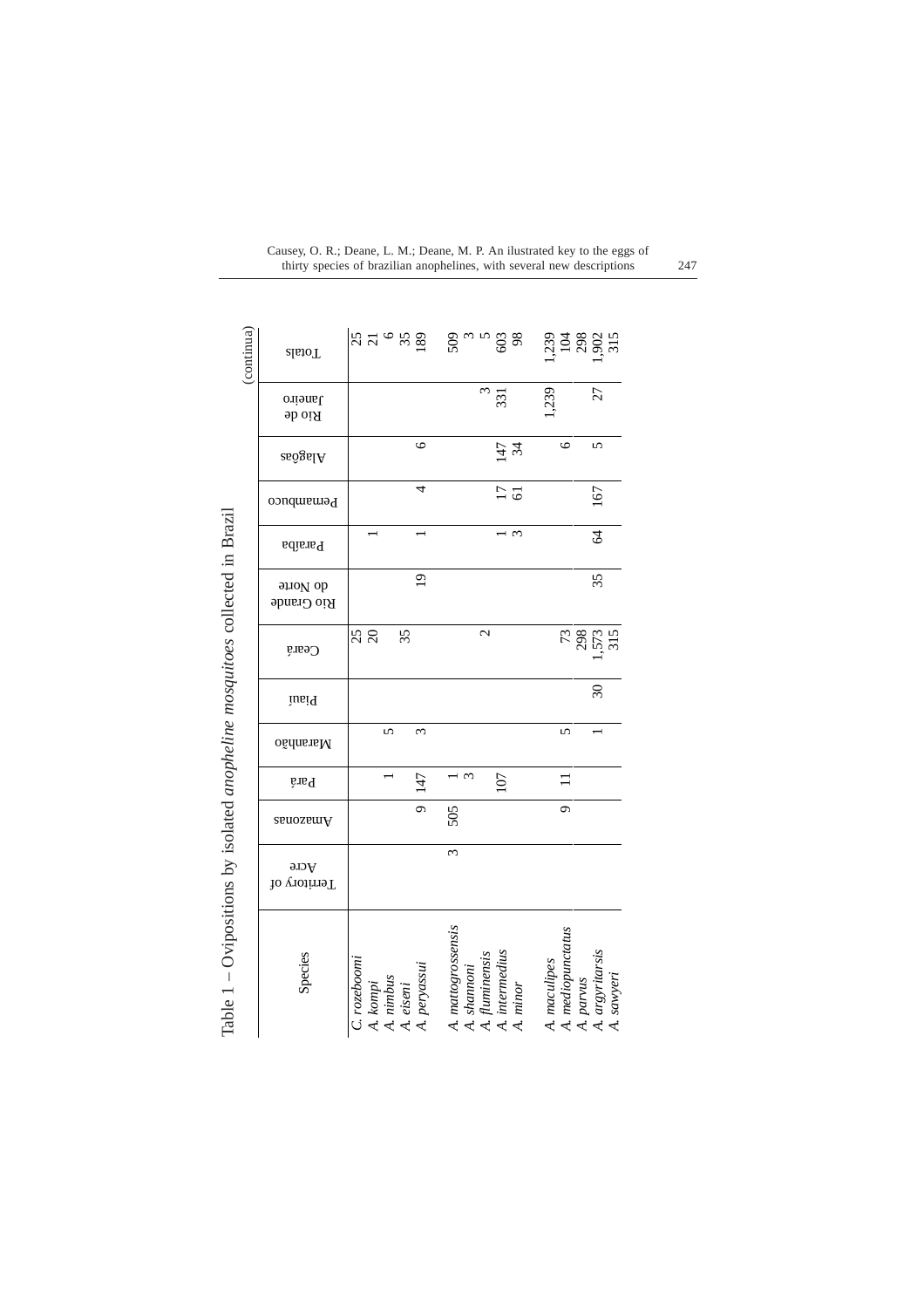|                                                                              | (conclusão) | <b>z</b> letoT                | 6,916<br>741  |                |                                 | 2,566<br>2,284<br>2,072 |            |                 | $\frac{42}{9}$ $\frac{15}{9}$ $\frac{42}{9}$ |                             |            |               | 407        |            | $1,402$<br>4,890<br>13 | 30                      | 28,437 |
|------------------------------------------------------------------------------|-------------|-------------------------------|---------------|----------------|---------------------------------|-------------------------|------------|-----------------|----------------------------------------------|-----------------------------|------------|---------------|------------|------------|------------------------|-------------------------|--------|
|                                                                              |             | Janeiro<br>sb oiA             | 1,089         |                |                                 | $\frac{419}{012}$       |            | $\circ$         | 294                                          |                             |            |               |            |            | $\mathcal{S}$          |                         | 4,453  |
|                                                                              |             | Alagôas                       |               |                | $\frac{5}{4}$ and $\frac{1}{2}$ | $\circ$                 |            | 305             |                                              |                             |            |               |            |            | 410                    |                         | 1,581  |
|                                                                              |             | Pernambuco                    | 920<br>81     |                |                                 | 271                     |            | 333             | 4                                            |                             |            |               |            |            | 517                    |                         | 2,375  |
|                                                                              |             | <b>Paraíba</b>                | 538<br>75     |                |                                 | 3                       |            |                 |                                              |                             |            |               |            |            | 349                    |                         | 1,043  |
|                                                                              |             | anoV ob<br>Rio Grande         | 705           | $\overline{ }$ |                                 | $\circ$                 |            | 5               |                                              |                             |            |               |            |            | 80                     |                         | 857    |
|                                                                              |             | Ceará                         | 1,573         | $\frac{8}{18}$ |                                 | 405                     |            | 158             |                                              |                             |            |               |            | 1,211      |                        | $76$ $\frac{2}{3}$      | 5,826  |
|                                                                              |             | iusiq                         | 686           |                | 269                             |                         | 340        | $\equiv$        |                                              |                             |            |               |            |            | 169<br>1,655           |                         | 3,161  |
|                                                                              |             | Maranhão                      | Z             | 4              | $\varphi$                       | 148                     | 83         |                 | $\frac{13}{11}$                              |                             |            |               |            |            | 296                    |                         | 795    |
|                                                                              |             | Pará                          |               |                | 743<br>433<br>621               | 433                     | 224        |                 | 159                                          |                             |            |               |            |            | 397                    |                         | 5,284  |
|                                                                              |             | Amazonas                      | $\frac{4}{4}$ |                | 102                             |                         | 237        |                 | 191                                          |                             |            |               |            |            | 967                    |                         | 2,117  |
|                                                                              |             | $\forall$ cre<br>Territory of | 81            |                |                                 |                         | 88         |                 |                                              | $\frac{1}{2}$ $\frac{1}{2}$ |            | 166           | 407        |            | 113                    |                         | 945    |
| Table 1 - Ovipositions by isolated anopheline mosquitoes collected in Brazil |             | Species                       | A. albitarsis | A. pessoai     | A. darlingi                     | A. aquasalis            | A. goeldii | A. noroestensis | A. oswaldoi                                  | A. konderi                  | A. galvãoi | A. bennarochi | A. rangeli | A. strodei | A. triannulatus        | A. gambiae<br>A. gilesi | Totals |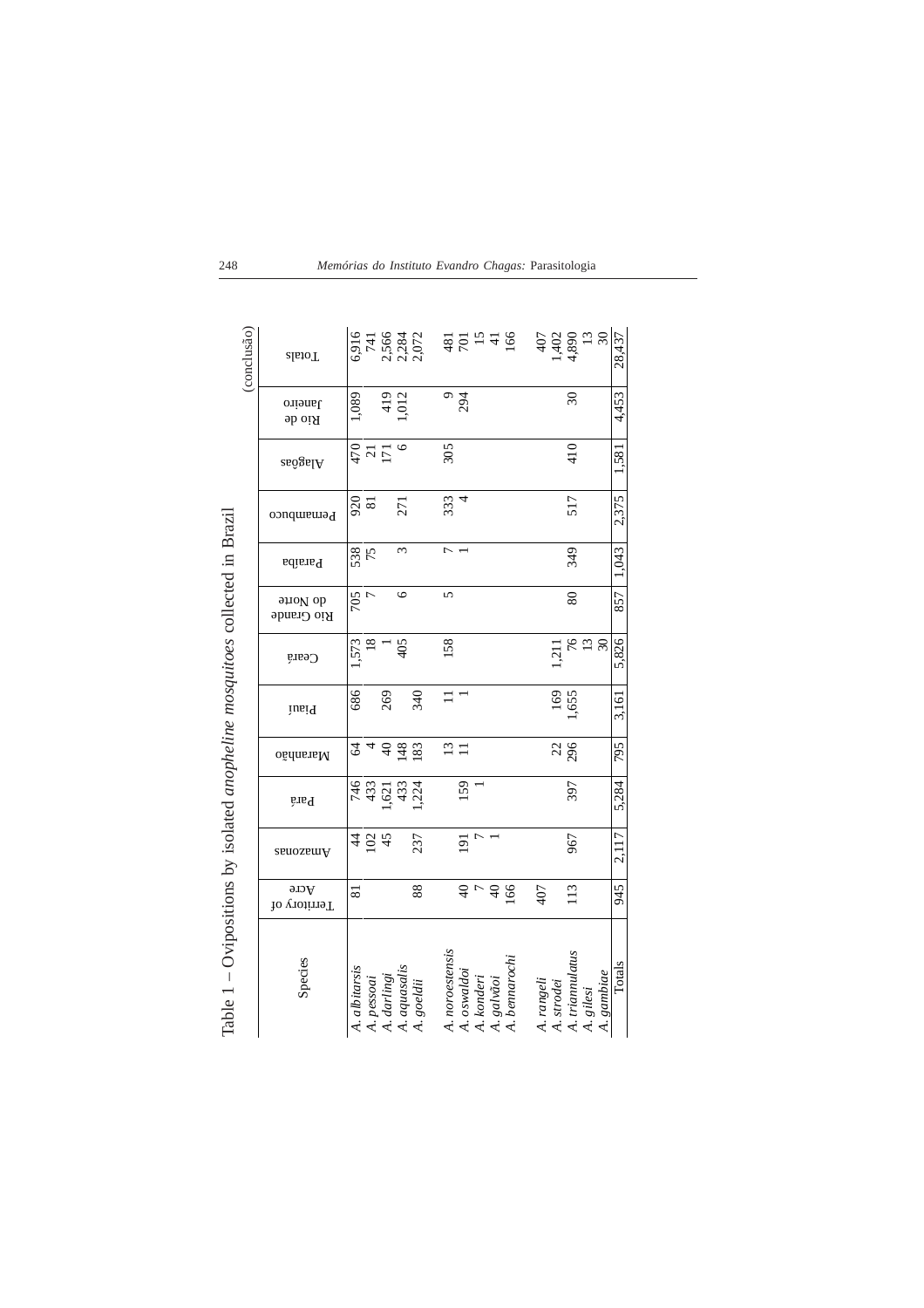*Anopheles* (*Stethomyia) nimbus* Theobald 1902. Similar to *Anopheles kompi* but with collar placed dorsoapically and formed by broader frill (Plate 1)

*Anopheles* (*Anopheles*) *peryassui* Dyar and Knab 1908. Similar to *Anopheles shannoni*; floats long, narrow, laterally placed, curved in wide arc approximating each other at anterior and posterior ends of eggs, formed by about 22 ridges with filamentous extensions longer toward extremities of egg, the 2 or 3 ridges at center usually devoid of these extensions; exochorion showing hexagonal pattern over exposed surface (Plate 1). Ovipositions from mosquitoes collected in Amapá, State of Pará, and Bôa Vista, State of Amazonas, differ from common *peryassui* type by showing shorter floats separated at tips by anterior and posterior collars of narrow frills enclosing rounded or oval areas without pattern, usually small (Plate 2, a) but sometimes extending nearly one-quarter the length of the egg (Plate 2, b)

*Anopheles (Anopheles) mattogrossensis* Lutz and Neiva 1911. Strongly concave dorsally with very pointed tips; exposed surface showing reticulated polygonal pattern except on narrow dorsal longitudinal band enclosed by narrow and sinuous frill, slightly broadened at extremities; floats broad and long with about 40 ridges; in many eggs frill not continuous but interrupted, usually near center of egg (Plate 2, c), and in some specimens showing one or more isolated small areas along longitudinal line (Plate 2, d)

A*nopheles (Anopheles) shannoni* Davis 1931. Similar to *A. peryassui* but broader, with broader floats curved near each extremity at right angles and approximating each other dorsally, exposing large areas at anterior and posterior ends of egg; floats composed of 34 to 38 ridges; filaments as in *A. peryassui* much longer near each end of egg; exochorion showing reticulated polygonal pattern on exposed surface (Plate 2)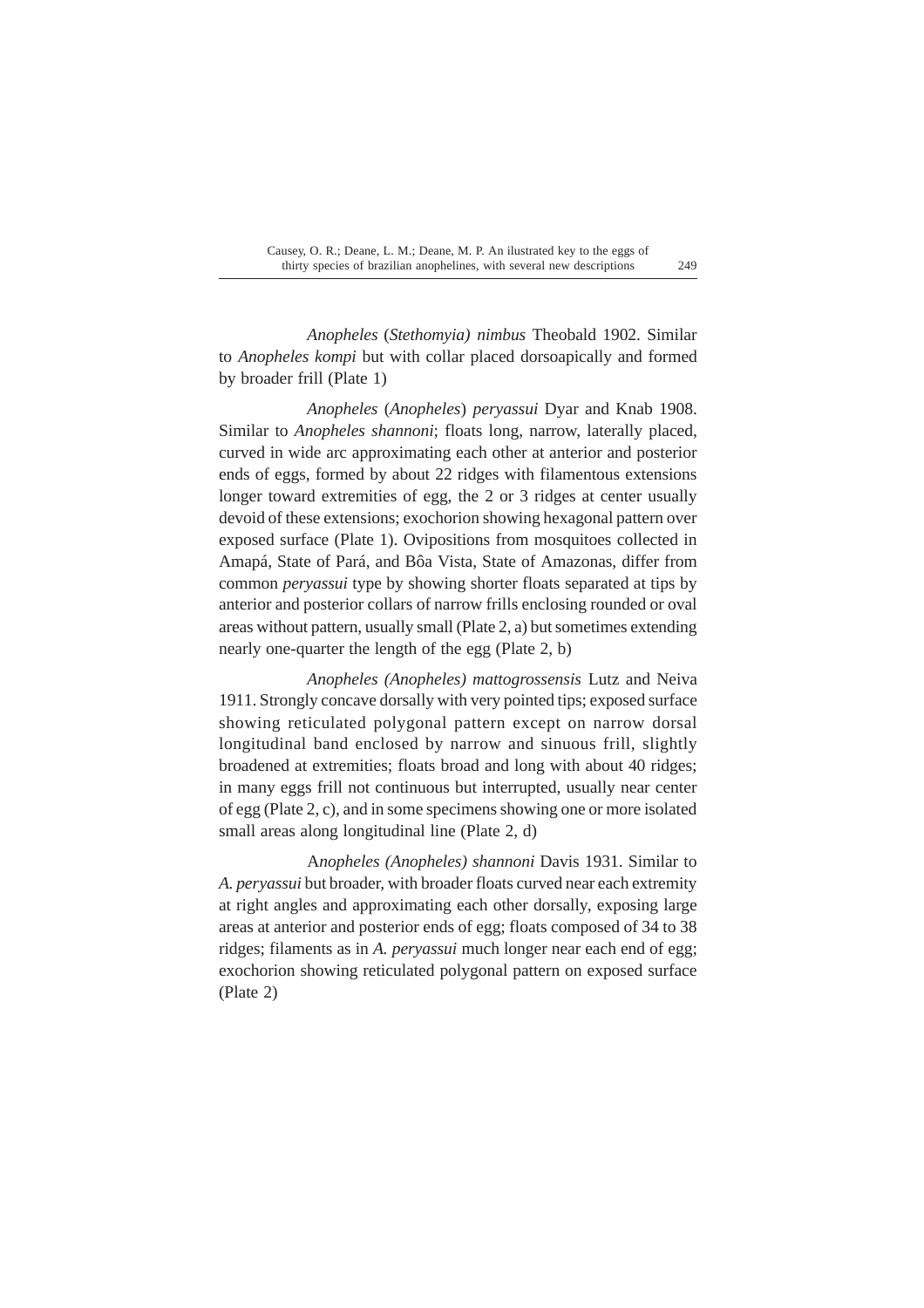*Anopheles* (*Anopheles*) *fluminensis* Root 1926. Slightly concave dorsally; floats long and nearly parallel at dorsal margins; wide, regular frill surrounding wide, elliptical black area, truncate at ends; surface with reticulated hexagonal pattern except on area enclosed by frill (Plate 1)

*Anopheles* (*Anopheles*) *minor* Lima 1929. Strongly concave dorsally; floats with about 30 ridges; frill not sinuous, enclosing narrow black area expanded at extremities and extending length of egg; surface exhibiting reticulated polygonal exochorion except for area enclosed by frill (Plate 1). One oviposition was observed in which frill was confined to extremities surrounding small elliptical areas at each end of dorsal surface.

*Anopheles* (*Myzorhynchella*) *parvus* Chagas 1907. Long and narrow, lateral view with appearance of baby's bottle complete with nipple; floats narrow, dorsally placed, fused at ends; frill forming wide collar completely surrounding anterior end of egg, which terminates in spine-like projection; exochorion without pattern (Plate 1)

*Chagasia rozeboomi* sp. n. Eggs strongly convex ventrally and concave dorsally; about 6 parallel floats tightly approximated over surface of egg except for broad longitudinal band enclosed by frill, and narrow longitudinal bands of reticulated exochorion at sides of frill and at ventral surface; about 12 transverse attachments between floats and frill on dorsal surface; each extremity of egg surmounted by thick, whitish, spongy cap-like structure (Plate 1). In some specimens one or more floats are interrupted instead of extending from tip to tip of egg (Plate 2)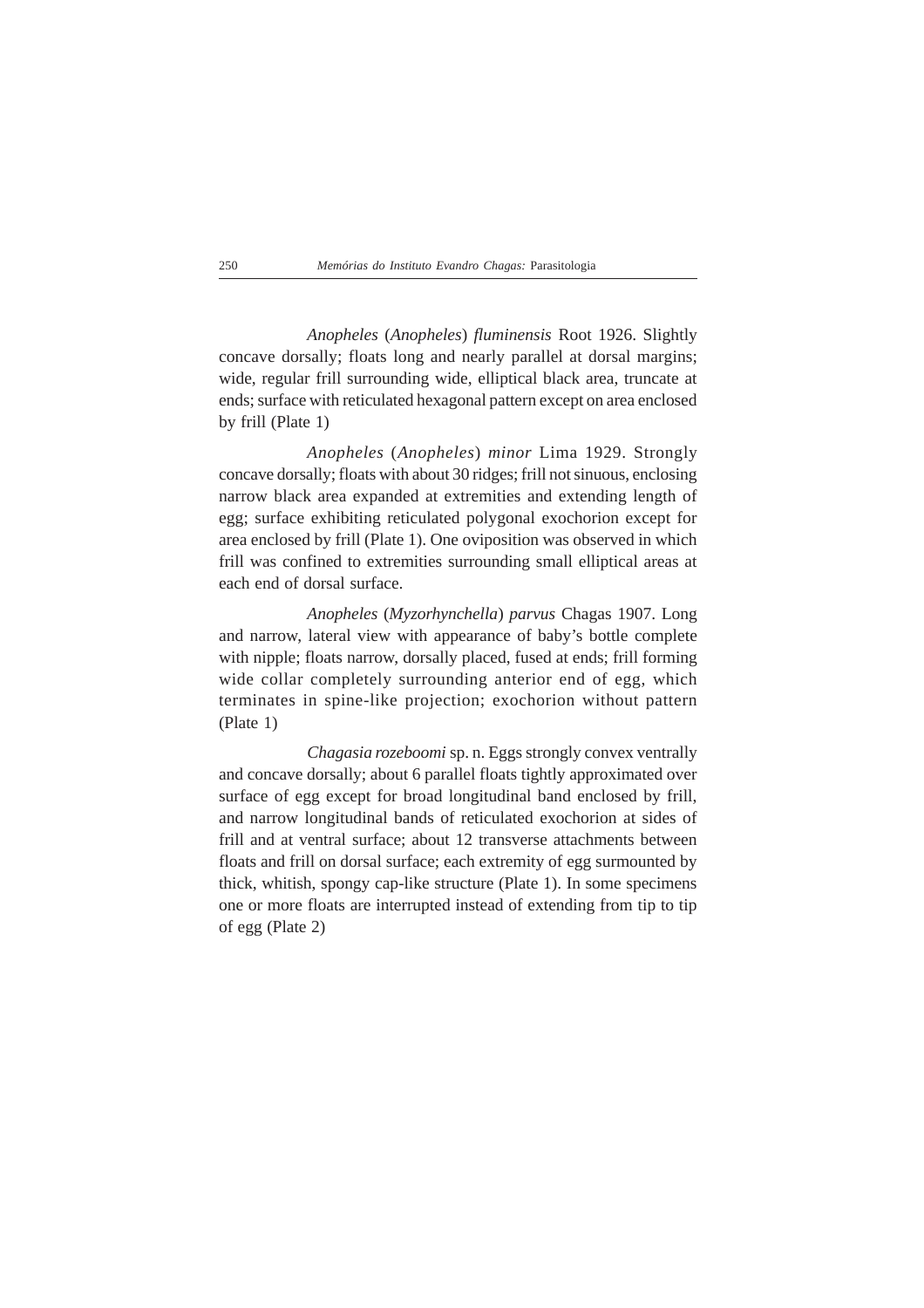### KEY FOR IDENTIFICATION OF EGGS

The technique employed in this study, by providing infallible association of the egg, larva, and adult of each species, has made it possible to evaluate the use of egg morphology for taxonomic purposes. The egg characters constitute an excellent means for the separation of certain closely related female anophelines and can be used for the identification of most of the anophelines so far encountered in Brazil. An illustrated key for this purpose has accordingly been devised. Identifying characteristics have been derived from the floats, frills, and appearance of the egg. These are described in 28 couplets by analyzing the number, position, length, width, and structure of the floats and frills; the shape and size of the egg; and the pattern of the exochorion.

In couplet 24 the types of *Anopheles aquasalis* and *Anopheles triannulatus* showing two collars are not differentiated. However, when many ovipositions of both species are studied it is readily observed that the *triannulatus* egg is slightly narrower and that the floats appear to be more closely applied to the surface of the egg. These same observations apply to the types of these species with one collar keyed out in couplet 22. Occasionally it is necessary to examine the ovipositing females which in these species are easily differentiated.

The eggs of the remaining species keyed out in the first part of couplet 22, *Anopheles noroestensis*, *Anopheles oswaldoi*, and *Anopheles konderi*, are relatively wider but are more difficult to distinguish from each other. However, here too, simultaneous examination of the eggs and ovipositing adults will give correct diagnoses in the hands of experienced observers, and differences in appearance, not susceptible to the rigid definitions of a key, may be readily detected.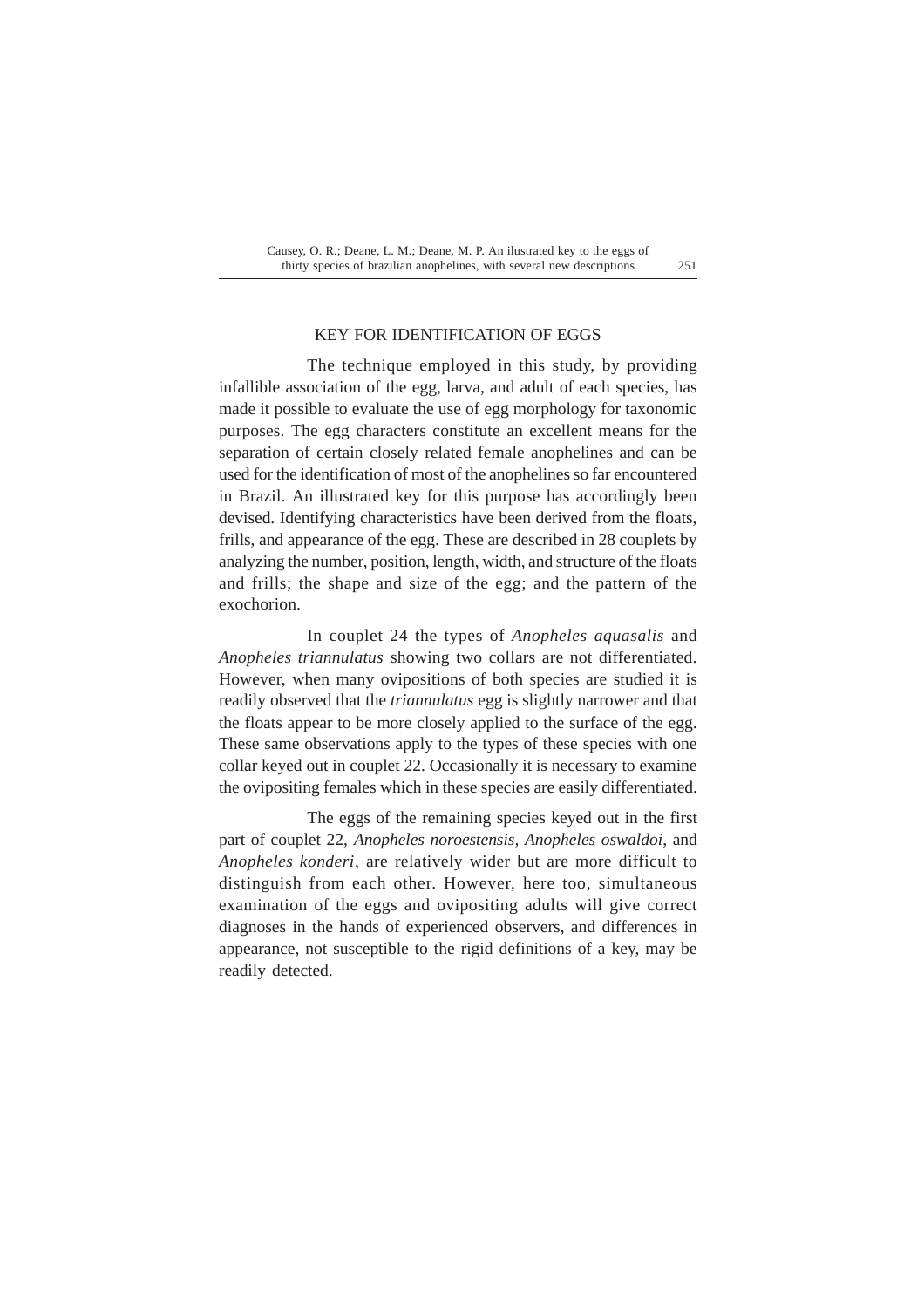| 252 | Memórias do Instituto Evandro Chagas: Parasitologia |  |  |  |  |  |  |
|-----|-----------------------------------------------------|--|--|--|--|--|--|
|-----|-----------------------------------------------------|--|--|--|--|--|--|

## KEY FOR EGGS OF ANOPHELINE MOSQUITOES COLLECTED IN BRAZIL

| 2. |                                                                                                                                                        |
|----|--------------------------------------------------------------------------------------------------------------------------------------------------------|
| 3. |                                                                                                                                                        |
| 4. | Exochorion without pattern; spine projecting from area enclosed                                                                                        |
|    |                                                                                                                                                        |
| 6. |                                                                                                                                                        |
| 7. | Floats narrow, almost as long as egg, with about 22 ridges A. peryassui<br>Floats wide, much shorter than egg, with about 34 to 38 ridges              |
| 8. | Floats fused anteriorly; distinct collar posteriorly  (Stethomyia) 9                                                                                   |
|    | 9. Posterior collar situated dorsally; frill narrower than A. nimbus A. kombi<br>Posterior collar situated dorso-apically, frill broader than A. kompi |
|    |                                                                                                                                                        |
|    |                                                                                                                                                        |
|    | 12. Frill wide, enclosing wide longitudinal black band  A. fluminensis                                                                                 |
|    |                                                                                                                                                        |
|    |                                                                                                                                                        |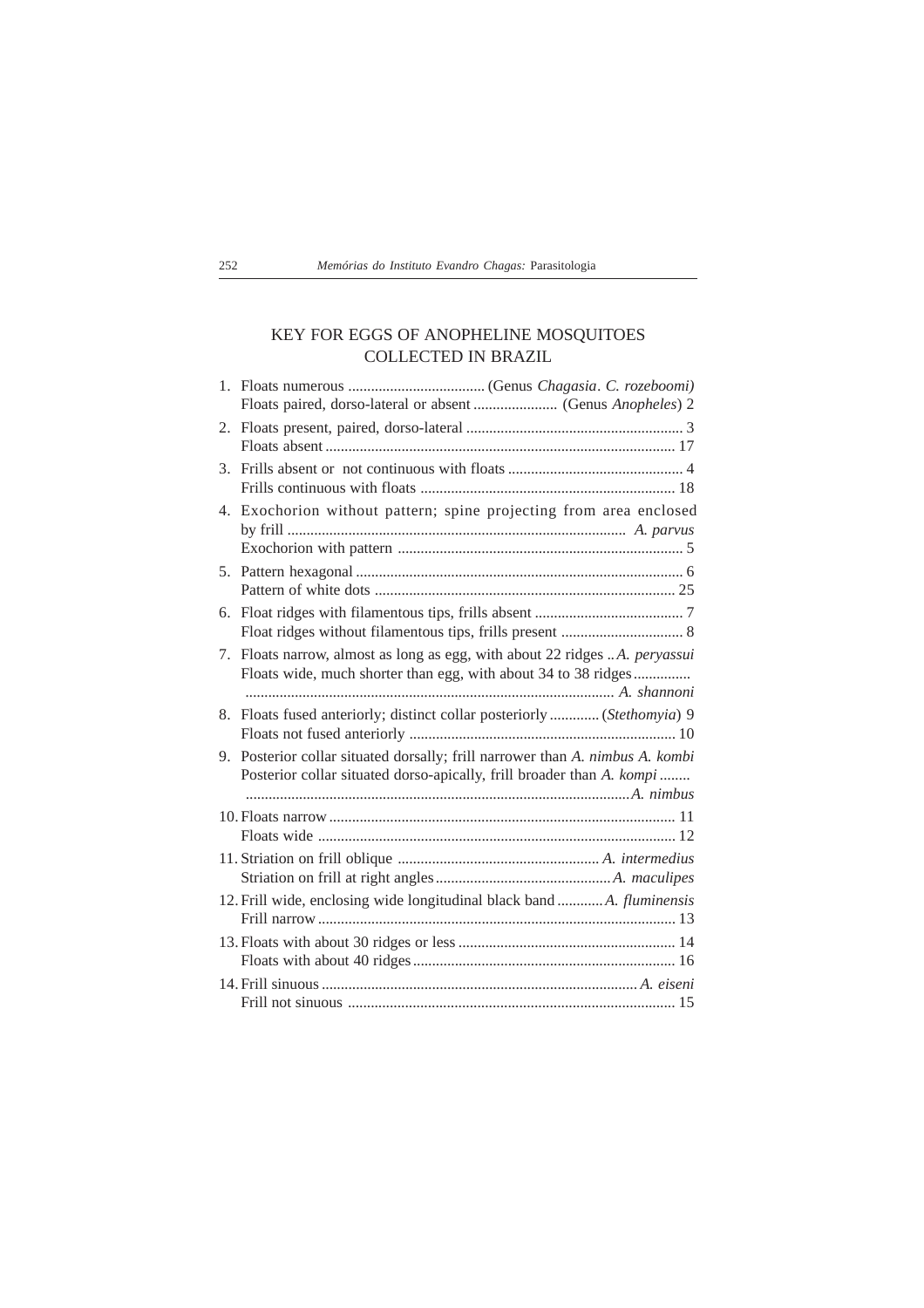| Eggs less pointed, area enclosed by frill broad  A. gambiae                                                                                                           |
|-----------------------------------------------------------------------------------------------------------------------------------------------------------------------|
| 16. Eggs strongly concave dorsally, with sharply pointed tips; frill very sinuous<br>enclosing narrow band which usually extends from tip of egg.                     |
| Eggs with slight or no concavity dorsally, tips not finely pointed; frills                                                                                            |
| 17. Frill regular, broad at ends, laterally placed, enclosing entirely exposed<br>Frill sinuous, only slightly broadened at ends, dorsally placed enclosing           |
|                                                                                                                                                                       |
|                                                                                                                                                                       |
| 20. Frill sinuous; floats dorsally placed, usually smaller and with fewer ridges<br>in part A. pessoai (2) Frill not sinuous, floats laterally placed, usually longer |
|                                                                                                                                                                       |
| 22. Floats extending to a point midway on anterior collar  .A. noroestensis<br>A. oswaldoi<br>A. konderi                                                              |
| in part $A.$ <i>aquasalis</i> $(1)$                                                                                                                                   |
| in part A. triannulatus (1)                                                                                                                                           |
| Floats extending to a point o lower quarter of anterior collar . A. galvãoi                                                                                           |
| 23. Frills wide, placed a extreme tip of eggs; floats usually laterally placed                                                                                        |
|                                                                                                                                                                       |
|                                                                                                                                                                       |
|                                                                                                                                                                       |
| in part A. triannulatus (2)                                                                                                                                           |
| Areas enclosed by frills with slight enlargement near tips of loats; float                                                                                            |
| 25. Floats not fused at both ends; frills enclosing small space at each end 26                                                                                        |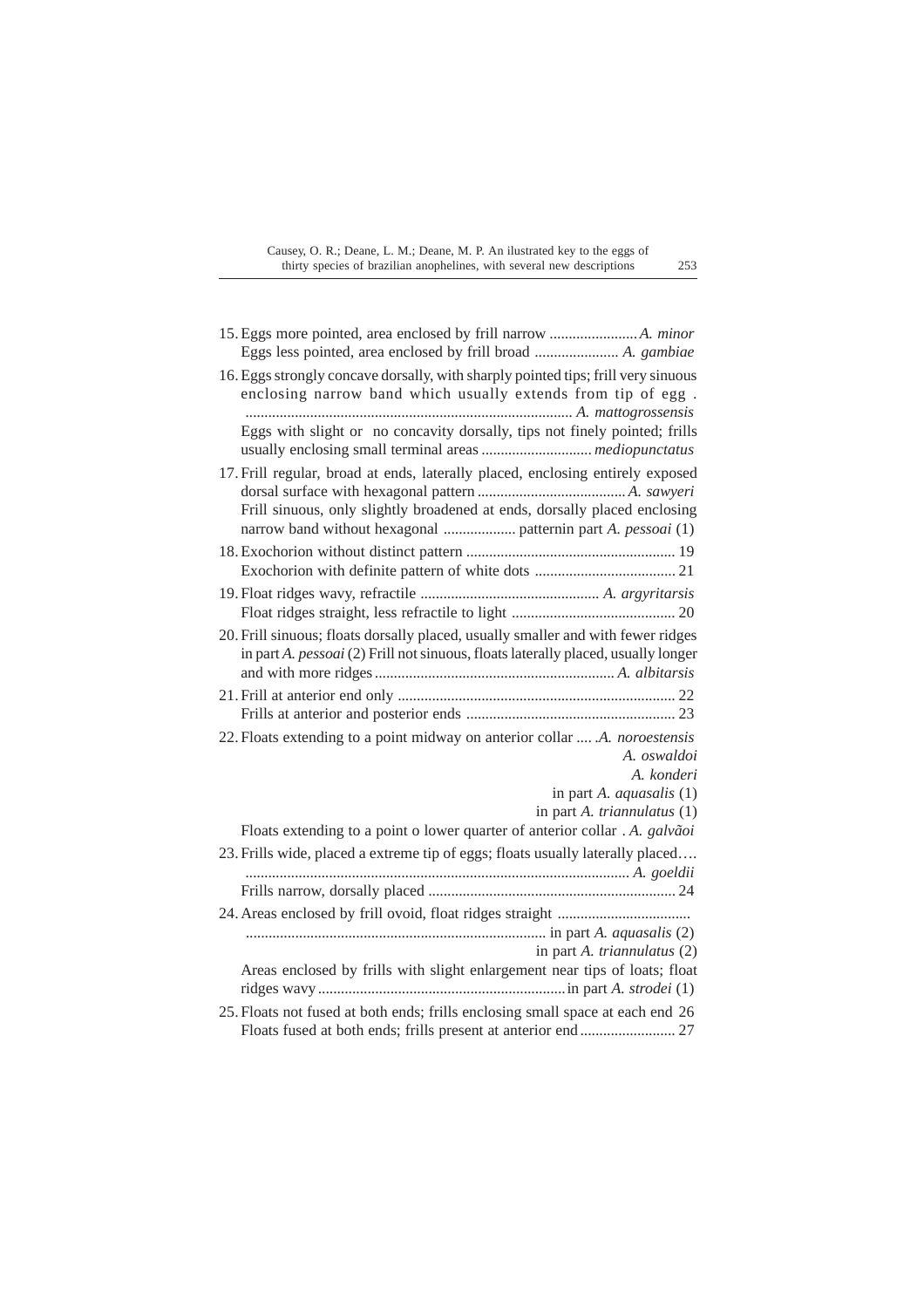| 254 | Memórias do Instituto Evandro Chagas: Parasitologia |  |  |  |  |  |  |
|-----|-----------------------------------------------------|--|--|--|--|--|--|
|-----|-----------------------------------------------------|--|--|--|--|--|--|

| 26. Floats laterally placed extending almost complete length of egg; ridges   |
|-------------------------------------------------------------------------------|
|                                                                               |
| Floats dorsally placed, not extending total length of egg; ridges distinct in |
| part A. <i>strodei</i> (2)                                                    |
|                                                                               |
| Frills forming narrow anterior collar on dorsal surface  A. benarrochi        |
| 28. Floats short, leaving large portion of posterior dorsal surface exposed   |

|  |  |  |  |  |  |  | off roman prioral remaining the governor of population corpus partner with open |  |
|--|--|--|--|--|--|--|---------------------------------------------------------------------------------|--|
|  |  |  |  |  |  |  |                                                                                 |  |
|  |  |  |  |  |  |  |                                                                                 |  |

### DESCRIPTION OF EGG VARIATIONS

Besides the unusual forms already mentioned for species of which the eggs were previously unknown, the following variations may be mentioned for other species (Plate 2).

*Anopheles* (*Anopheles*) *intermedius* Chagas 1908. Frill instead of extending from tip to tip of egg may be interrupted, covering only portion of longitudinal line, with or without additional collar-like formation between tip of interrupted frill and end of egg (Plate 2, f and g).

*Anopheles* (*Anopheles*) *mediopunctatus* Theobald 1903. Specimens from northeastern Brazil are as depicted in plate I. In most specimens from the Amazon region the areas enclosed by frills are larger and more elongated (Plate 2, h). Occasionally an extra frill surrounds isolated small area on median line (Plate 2, i). The frill is rarely continuous from tip to tip of egg, enclosing narrow black band (Plate 2, j)

*Anopheles* (*Nyssorhynchus*) *albitarsis* Lynch-Arribalzaga 1878. Average length of floats in specimens from the Amazon region, Maranhão, Piauí, and Ceará is greater than in those from Rio Grande do Norte, Paraíba, and Rio de Janeiro.

*Anopheles* (*Nyssorhynchus*) *pessoai* Galvão and Lane 1936. Eggs with and without floats are observed in the Amazon region, but all eggs of given oviposition are of one type, i.e., all with or all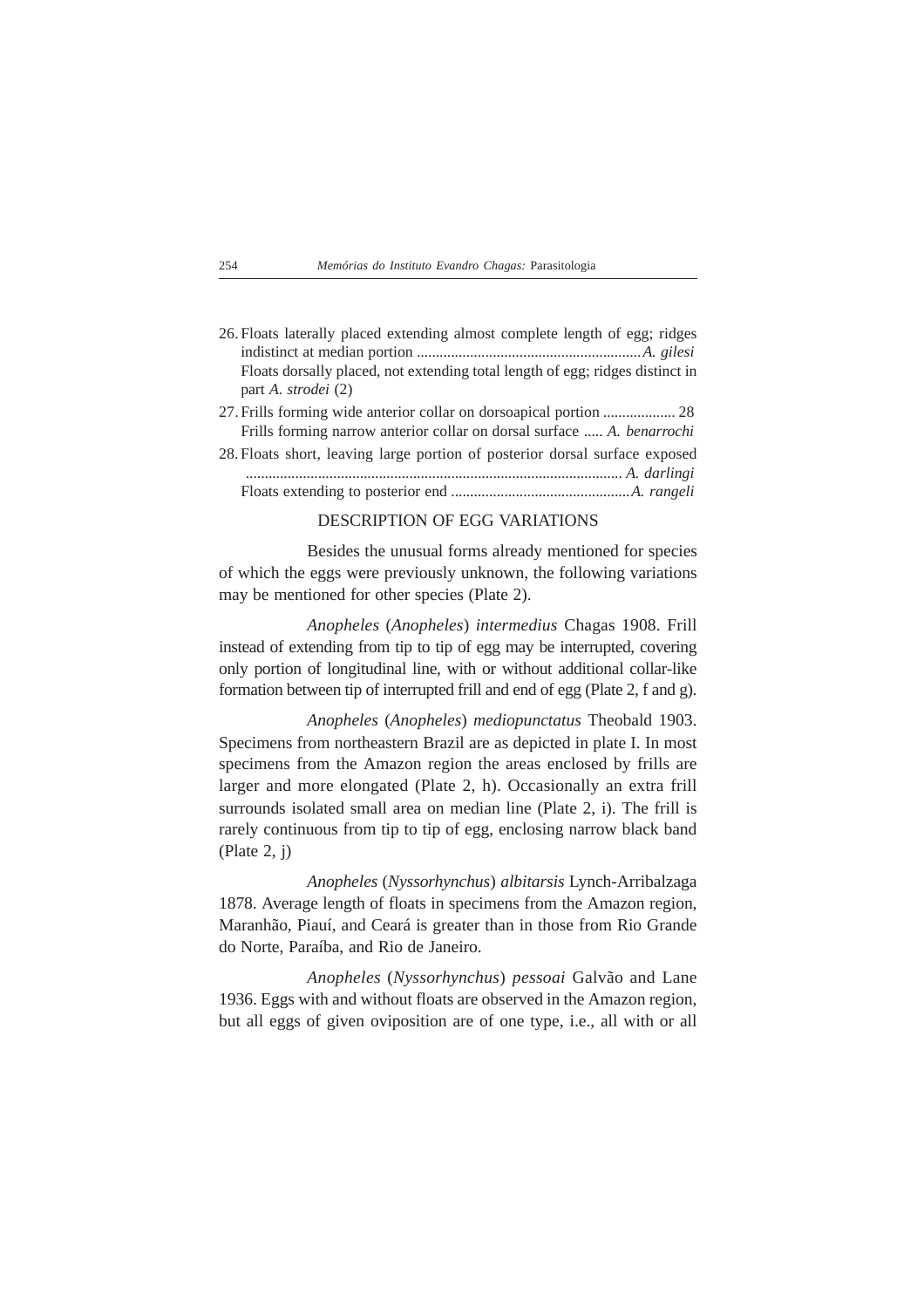without floats. Ovipositions from northeastern Brazil are usually of type without floats, but eggs without and with rudimentary floats are sometimes found in same oviposition. (Plate 2, k). Occasionally frill is interrupted, leaving two long openings at either end (Plate 2,1); many eggs found with reticulated, irregular polygonal pattern faintly visible on exochorion not enclosed by frill.

*Anopheles* (*Nyssorhynchus*) *darlingi* Root 1926. The eggs are usually of typical morphology, with occasional variations as follows:

- 1. Normal eggs with unexpanded collar (Plate 2, m);
- 2. Collar continuous with floats (Plate 2, n);
- 3. Same with posterior collar also present and continuous with floats (Plate 2, o);
- 4. Anterior collar not continuous with floats, small posterior collar present and continuous with floats (Plate 2, p);
- 5. Anterior collar normal, posterior collar present and isolated from floats (Plate 2, q).

*Anopheles (Nyssorhynchus) aquasalis* Curry 1932. Eggs range in morphology from typical *oswaldoi* type with anterior collar and closely approximated floats, to typical *aquasalis* type with two collars and large exposed area between floats. Closed type of egg is most frequent in southern and northeastern Brazil. Open type with two collars is common in the Amazon region. All variations occasionally occur in same oviposition.

*Anopheles (Nyssorhynchus) goeldii* Rozeboom and Gabaldon 1941. Eggs are usually typical in morphology. Occasionally floats are dorsally placed and closely approximated at median line (Plate 2, r).

*Anopheles (Nyssorhynchus) strodei* Root 1926. Eggs show much variation. The following types were observed, all with rather long floats of 20 to 24 ridges: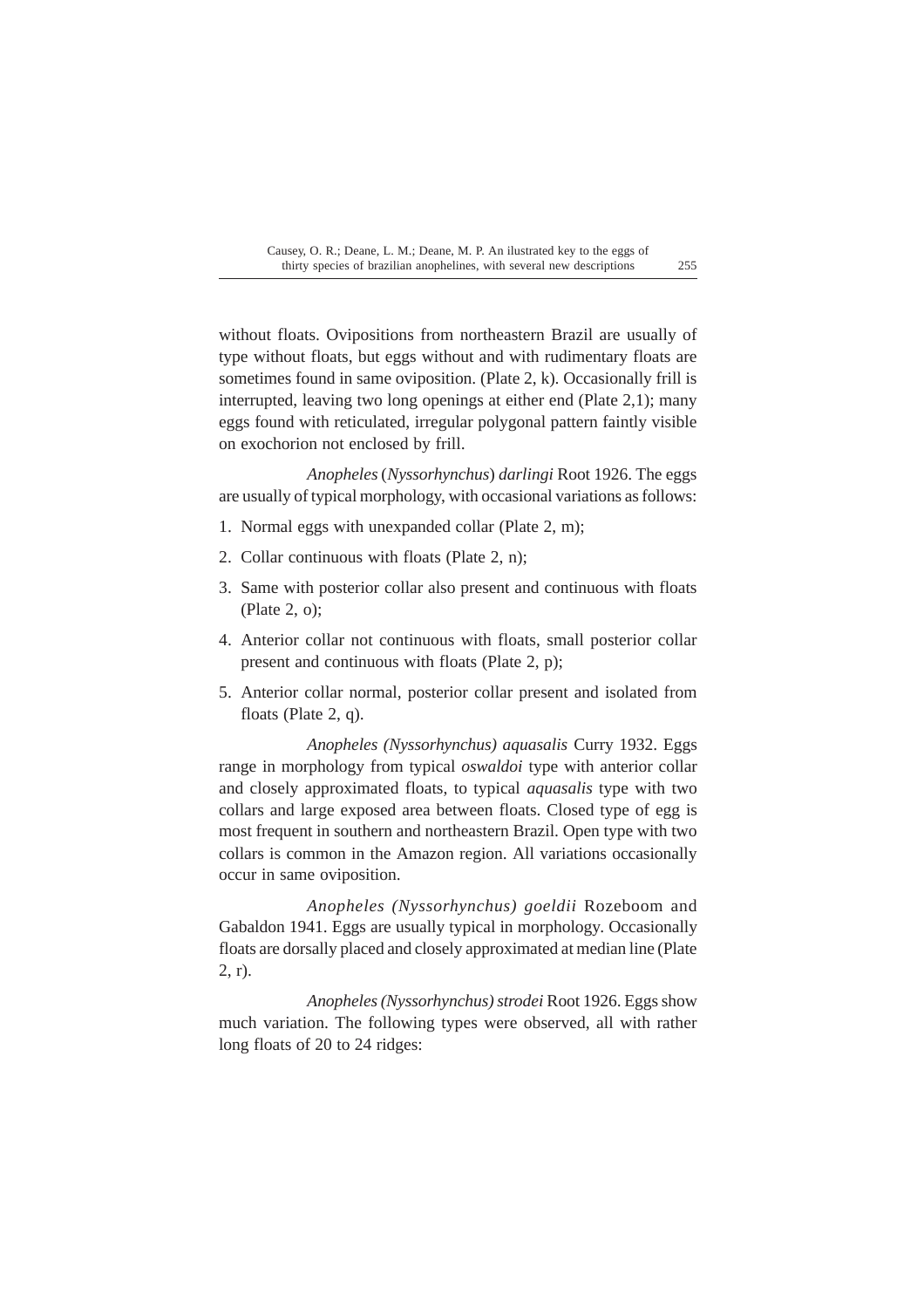- 1. Frills present only at one end of egg, isolated from floats and enclosing small, ovoid area (Plate 2, s);
- 2. Frill present at both ends, isolated from floats (Plate 2, *strodei* 2);
- 3. Anterior frill continuous with floats enclosing large area, posterior frill small, isolated from floats (Plate 2, t);
- 4. Frill continuous with floats at both ends, floats closely approximated (Plate 2, u);
- 5. Frill continuous with floats at both ends; floats far apart (Plate 2, *strodei* 1);

*Anopheles (Nyssorhynchus) triannulatus* Neiva and Pinto 1922. Four types of eggs all clearly distinguished are oviposited by *triannulatus*:

- 1. Narrow frill surrounding small area at anterior portion of dorsal surface (Plate 1, *triannulatus* 1);
- 2. Anterior and posterior frill present, posterior frill smaller; floats closely approximated (Plate 2, v);
- 3. Anterior and posterior frills enclosing large areas, and a spindlelike area between floats (Plate 1, *triannulatus* 2);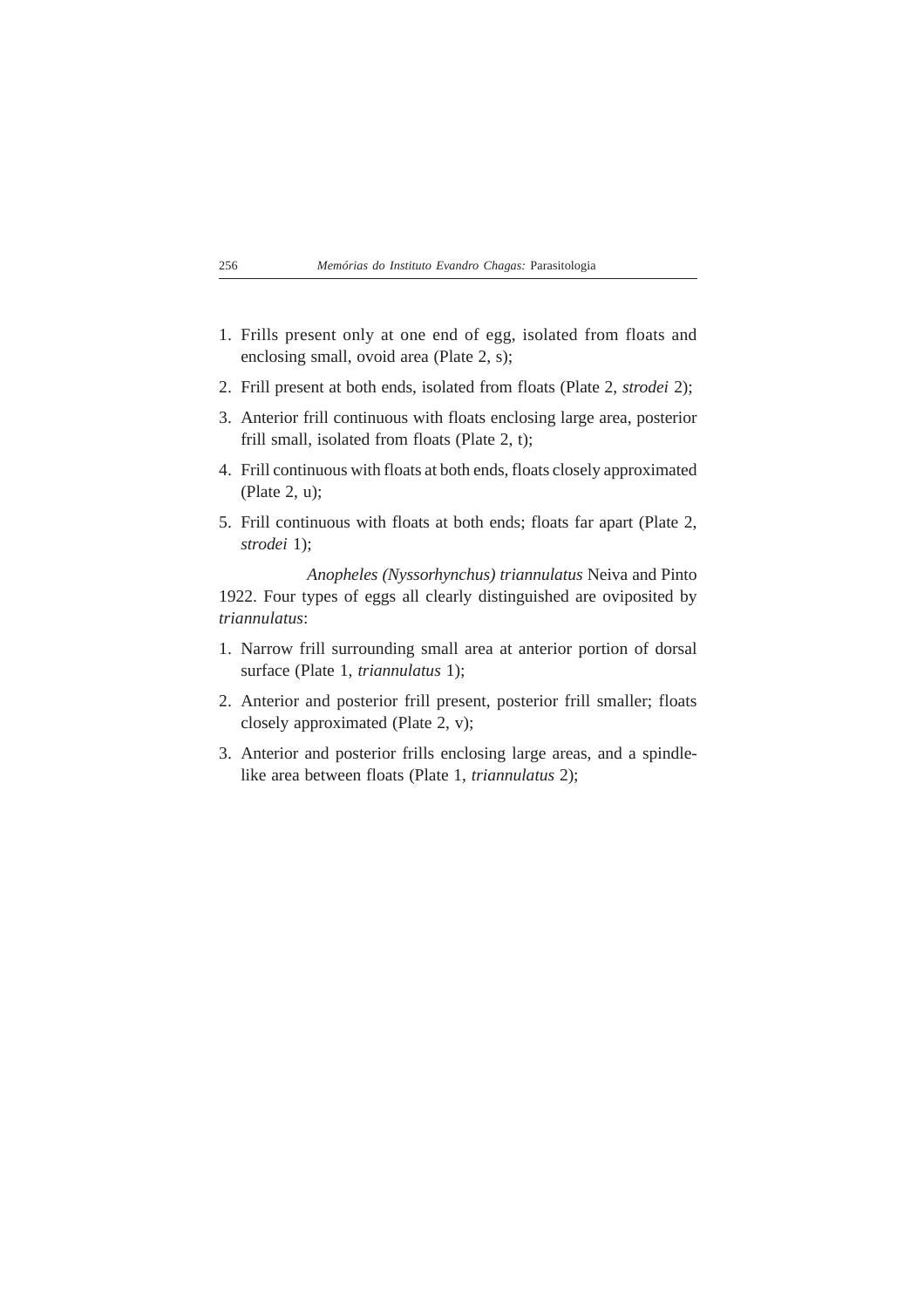# Plate 1

Typical eggs of 30 species of anopheline mosquitoes from Brazil

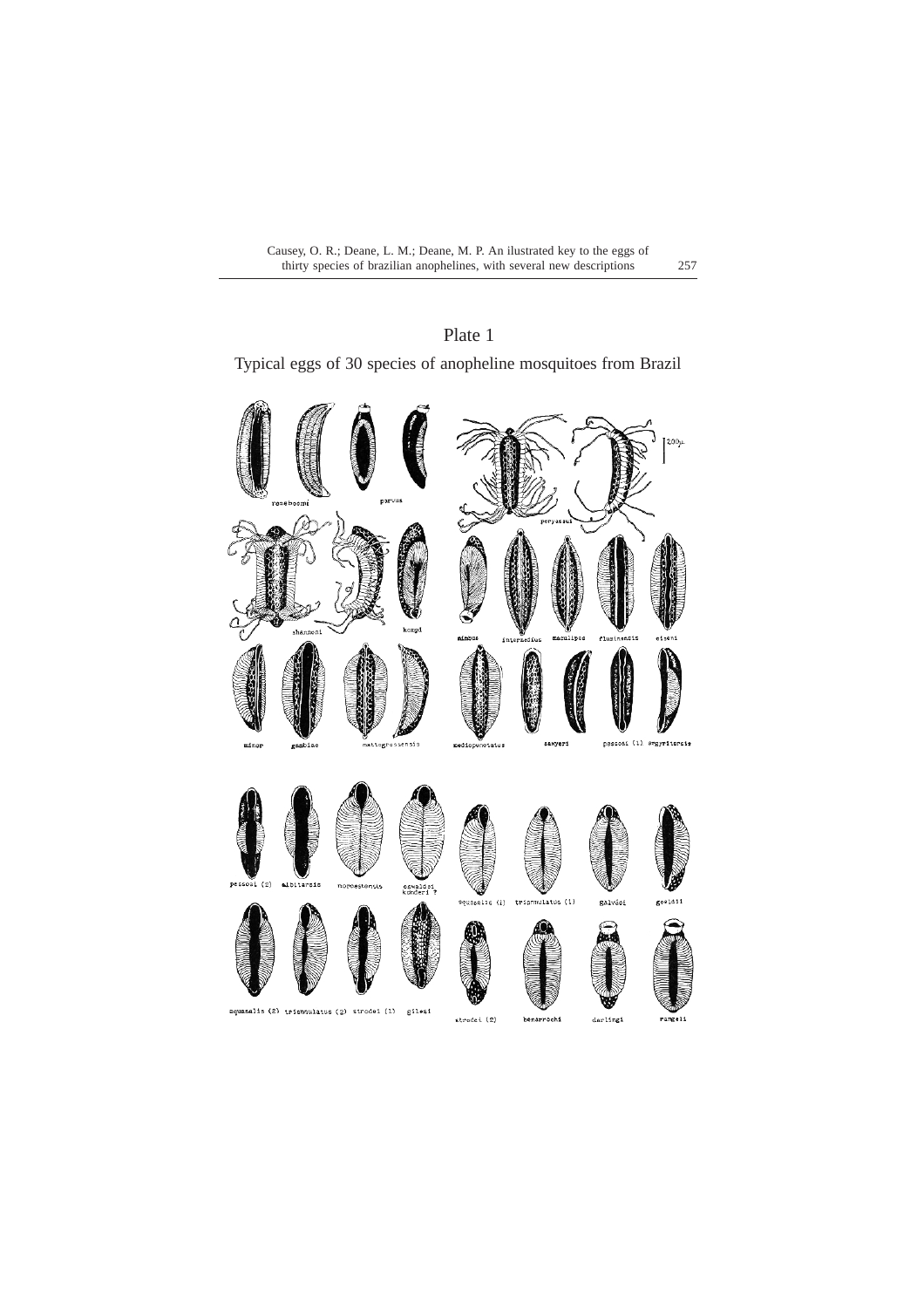

Plate 2 Atypical eggs of 10 species of anopheline mosquitoes from Brazil

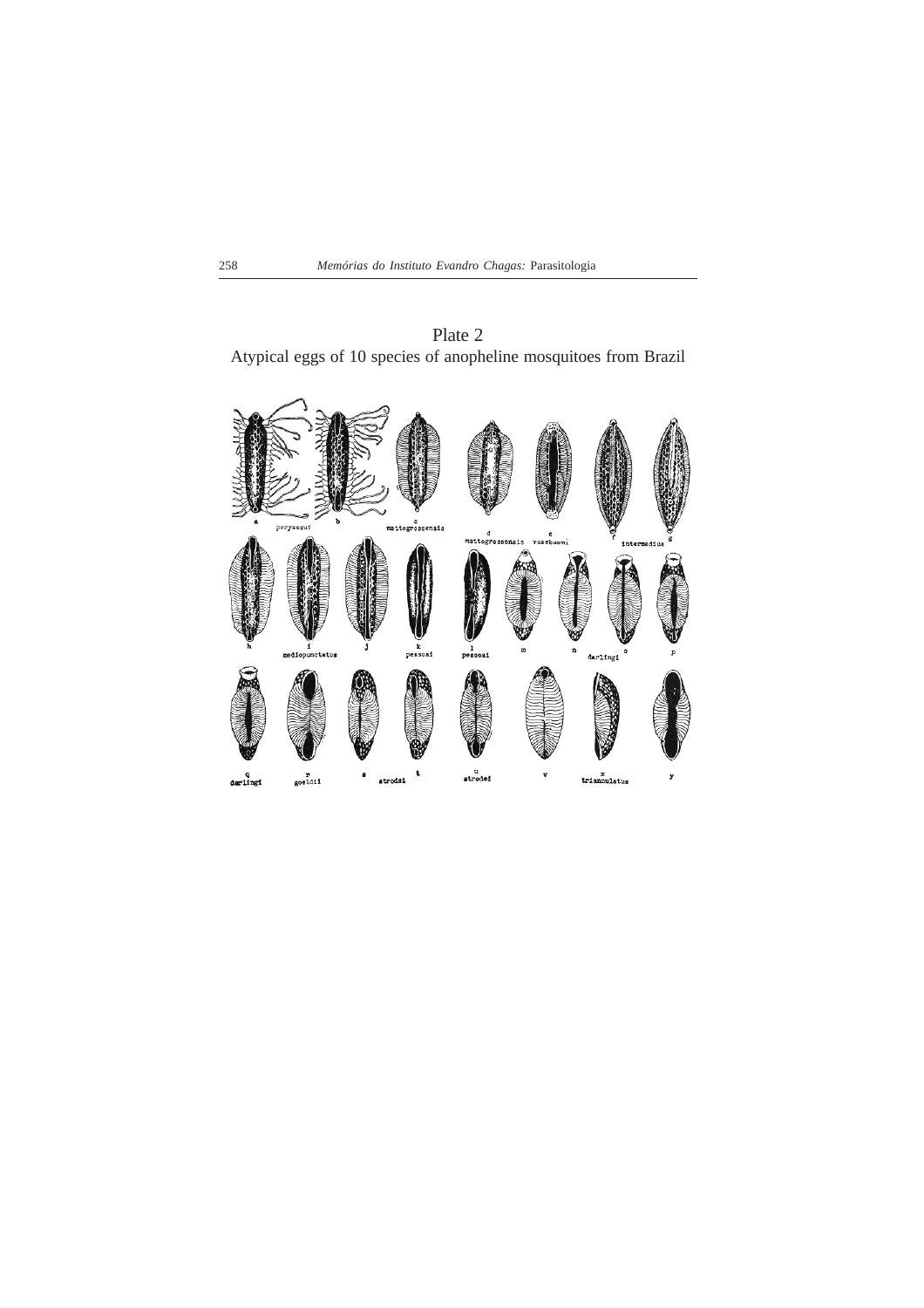The first two types occur in northeastern Brazil, the eggs with one frill being the more prevalent in most regions. In the southern and western parts of Ceará and in the Parnahiba valley and in Piauí the second type is found frequently. In the Amazon region the type with single frill is also most common and is distributed throughout the valley, from Pará, where it appears to be the only type, to the most remote regions so far examined. Up the river from Monte Alegre, type 2 becomes frequent. Type 3 is abundant in the valley above Manaos. Type 4 has been found only in rather remote areas such as Guayara-Merin (Bolivia), Rio Branco (Acre), Labrea and Manicoré (Amazonas), and even in these areas only a few ovipositions with eggs of this morphology were obtained.

### SUMMARY

Ovipositions from more than 28,000 isolated females, representing 30 species of anopheline mosquitoes collected in Brazil, were studied, and the eggs of nine species described for the first time. A key to the eggs of these 30 species based primarily on the floats, frills, and pattern of exochorion is presented and illustrated by camera lucida drawings of typical specimens of each species. Some commonly encountered varieties of several species are also described and illustrated.

### **REFERENCES**

- 1. Causey, O. R. A method for the collection, transportation, and study of anopheline eggs and adults. *Amer. Jour. Trop.* Med., 1943, 23: 133-137.
- 2. Causey, O. R., Deane, L. M. and Deane, M. P. Ecology of *Anopheles gambiae* in Brazil. *Amer. Jour. Trop. Med*., 1943, 23: 73-94.
- 3. Deane, M. P. and Causey, O. R. Viability of *Anopheles gambiae* eggs and morphology of unusual type found in Brazil. *Amer. Jour. Trop. Med*., 1943, 23: 95-103.